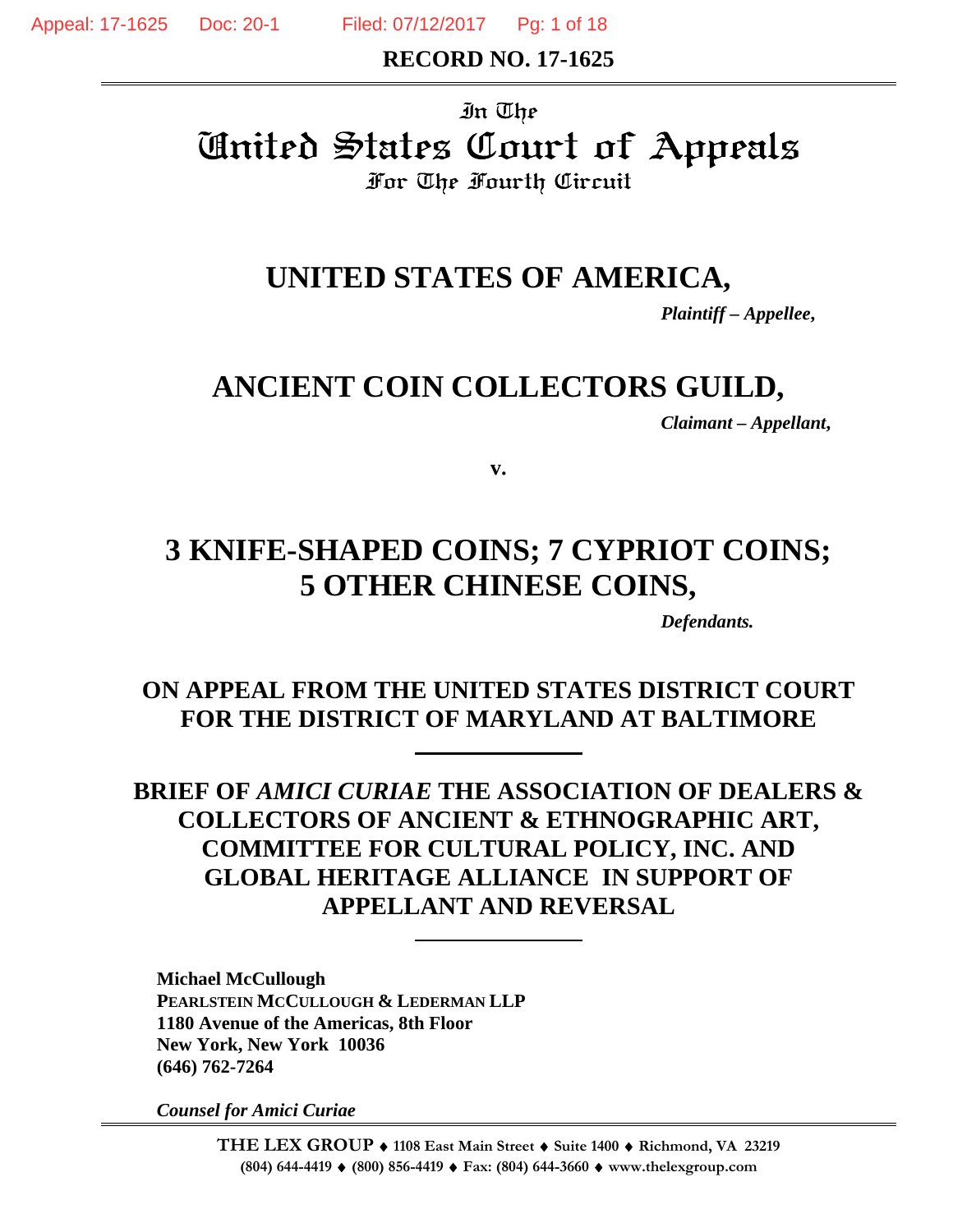## **RULE 26.1 DISCLOSURE STATEMENT**

Pursuant to Fed. R. App. P. 26.1 and Local Rule 26.1, amicus curiae the Association of Dealers & Collectors of Ancient & Ethnographic Art states as follows:

1. The Association of Dealers & Collectors of Ancient & Ethnographic Art is a Virginia not-for-profit corporation and is tax-exempt under Section 501(c)(3) of the Internal Revenue Code of 1986, as amended.

2. The Association of Dealers & Collectors of Ancient & Ethnographic Art has no parent corporation, and no publicly-held corporation owns 10 percent or more of the Association's stock.

3. The Association of Dealers & Collectors of Ancient & Ethnographic Art is not aware of any publicly-held corporation that has a direct financial interest in the outcome of this litigation and has been advised by Appellant that no publicly-held corporation has such an interest.

4. The Association of Dealers & Collectors of Ancient & Ethnographic Art is a trade association and knows of no publicly-held member whose stock or equity value could be affected substantially by the outcome of this proceeding.

Also pursuant to Fed. R. App. P. 26.1 and Local Rule 26.1, amicus curiae the Committee for Cultural Policy states as follows:

5. The Committee for Cultural Policy, Inc. is a Delaware not-for-profit corporation and is tax-exempt under Section 501(c)(3) of the Internal Revenue Code of 1986, as amended.

6. The Committee for Cultural Policy, Inc. has no parent corporation, and no publicly-held corporation owns 10 percent or more of the Association's stock.

7. The Committee for Cultural Policy, Inc. is not aware of any publicly-held corporation that has a direct financial interest in the outcome of this litigation and has been advised by Appellant that no publicly-held corporation has such an interest.

8. The Committee for Cultural Policy, Inc. knows of no publicly-held member whose stock or equity value could be affected substantially by the outcome of this proceeding.

Also pursuant to Fed. R. App. P. 26.1 and Local Rule 26.1, amicus curiae the Global Heritage Alliance states as follows: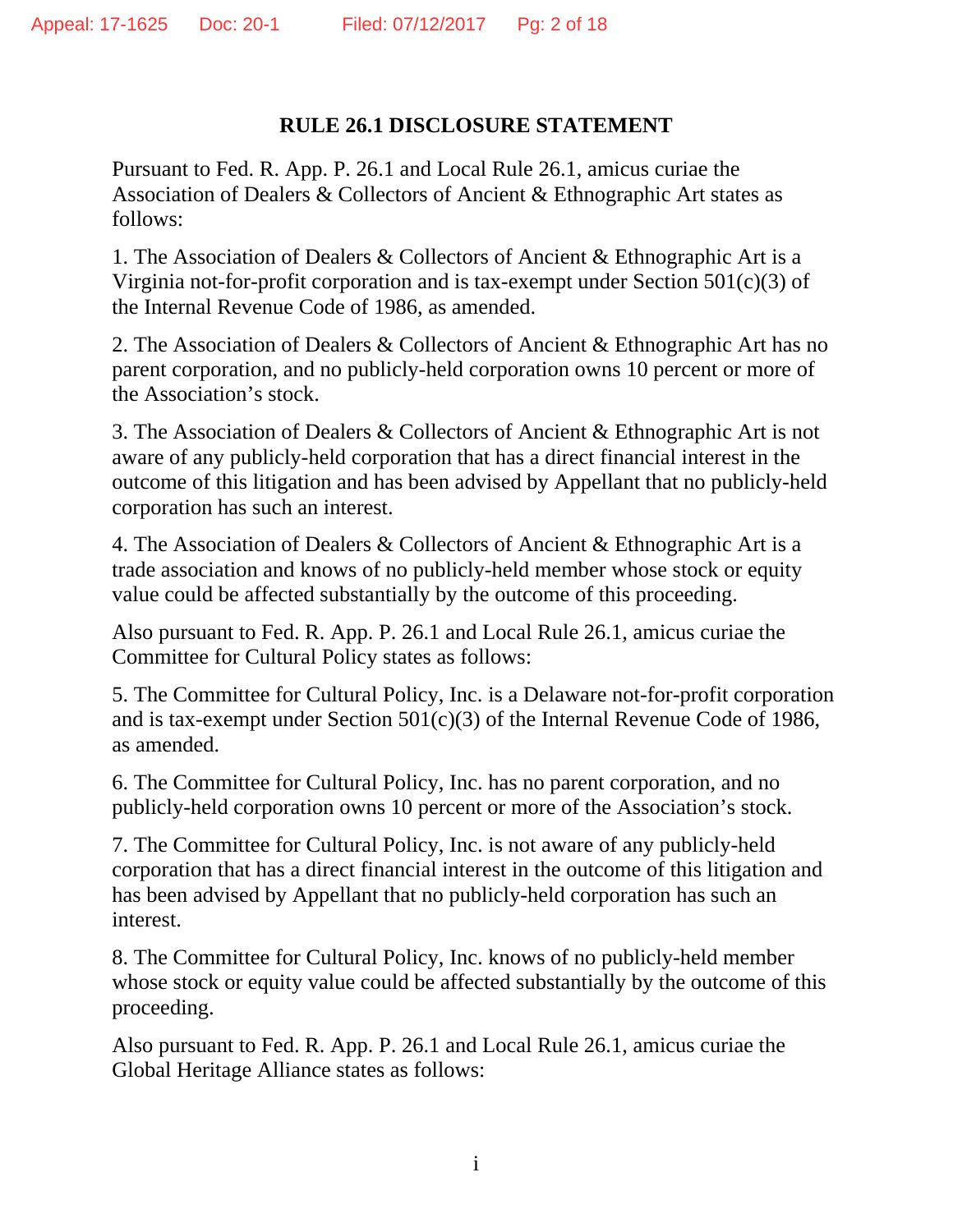9. The Global Heritage Alliance is a Delaware not-for-profit corporation and is taxexempt under Section 501(c)(4) of the Internal Revenue Code of 1986, as amended.

10. The Global Heritage Alliance has no parent corporation, and no publicly-held corporation owns 10 percent or more of the Association's stock.

11. The Global Heritage Alliance is not aware of any publicly-held corporation that has a direct financial interest in the outcome of this litigation and has been advised by Appellant that no publicly-held corporation has such an interest.

12. The Global Heritage Alliance is a trade association and knows of no publiclyheld member whose stock or equity value could be affected substantially by the outcome of this proceeding.

> /s/ Michael McCullough Michael McCullough Pearlstein McCullough & Lederman LLP 1180 Avenue of the Americas,  $8<sup>th</sup>$  Floor New York, NY 10036 646-762-7264 MMcCullough@PMCounsel.com

*Counsel for Amici Curiae*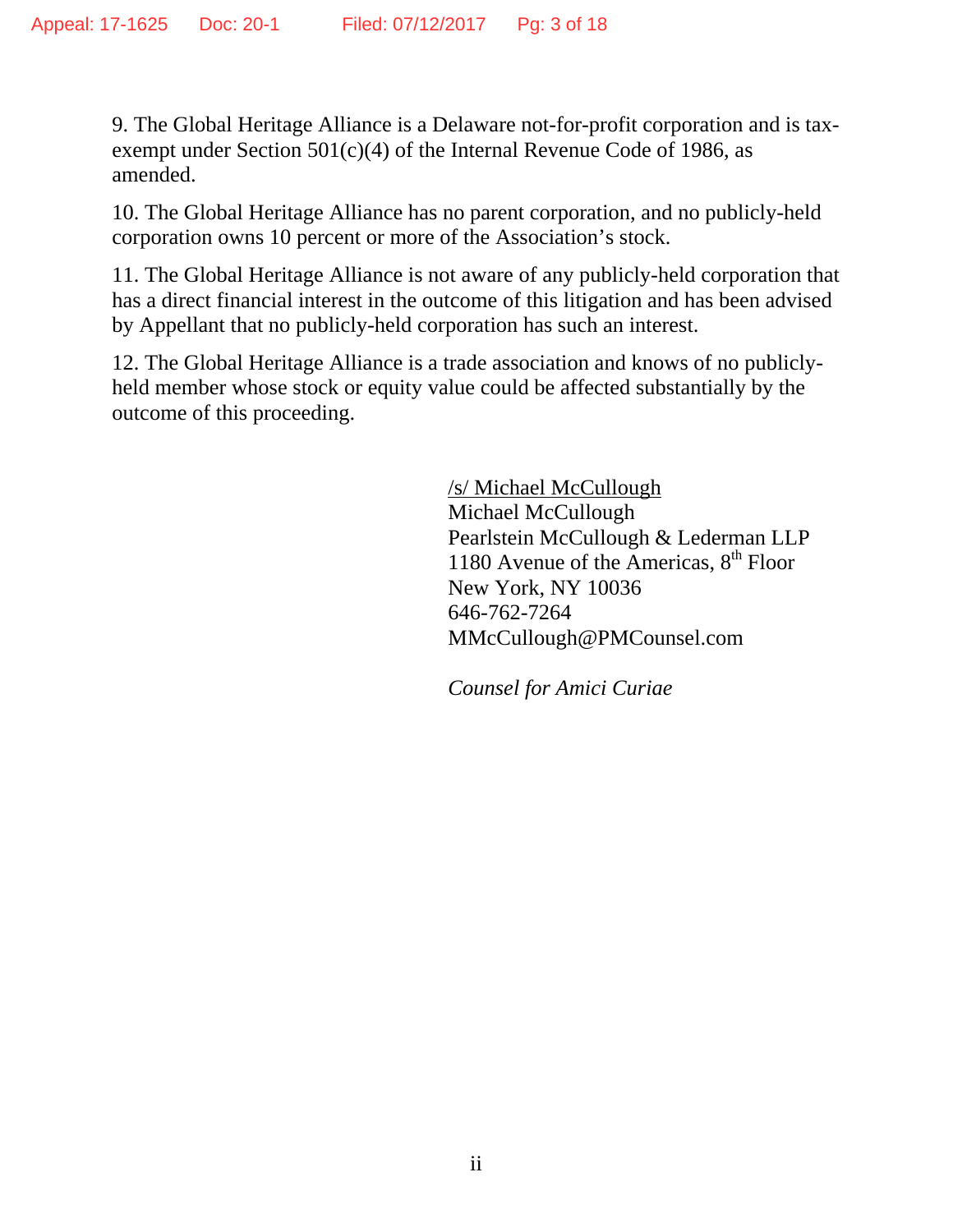# **TABLE OF CONTENTS**

| RULE 29(a)(4)(E) STATEMENT OF    |           |                                                                                                                          |  |
|----------------------------------|-----------|--------------------------------------------------------------------------------------------------------------------------|--|
|                                  |           |                                                                                                                          |  |
|                                  |           |                                                                                                                          |  |
| $\mathbf{I}$ .                   |           | THE DISTRICT COURT MISINTERPRETED THE<br>GOVERNMENT'S BURDEN OF PROOF UNDER THE CPIA 4                                   |  |
|                                  | A.        | Congress only Authorized the Forfeiture of "Designated"<br>Archeological Materials "First Discovered Within" and         |  |
|                                  | <b>B.</b> | The District Court's Rulings Excusing the Government from<br>Establishing Important Elements of its Prima Facie Case was |  |
|                                  |           |                                                                                                                          |  |
| <b>CERTIFICATE OF COMPLIANCE</b> |           |                                                                                                                          |  |

CERTIFICATE OF FILING AND SERVICE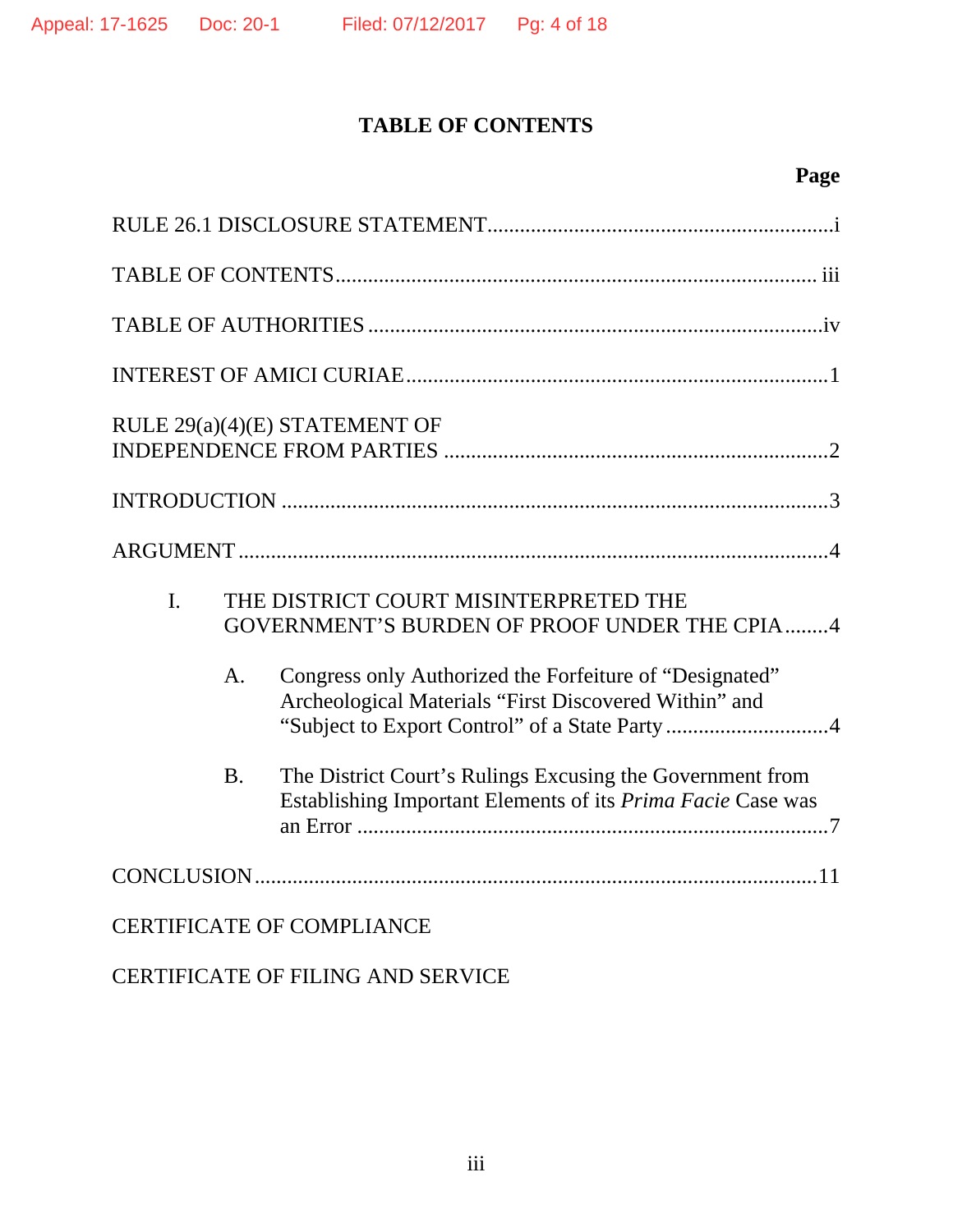# TABLE OF AUTHORITIES

# **CASES**

| ACCG v. CBP,                                                               |
|----------------------------------------------------------------------------|
| United States v. Eighteenth Century Peruvian Oil,                          |
| <b>STATUTES</b>                                                            |
|                                                                            |
|                                                                            |
|                                                                            |
|                                                                            |
|                                                                            |
|                                                                            |
|                                                                            |
| <b>RULES</b>                                                               |
|                                                                            |
|                                                                            |
| <b>OTHER AUTHORITIES</b>                                                   |
|                                                                            |
| Stefan D. Cassella, Asset Forfeiture Law in the United States § 11-2 (iii) |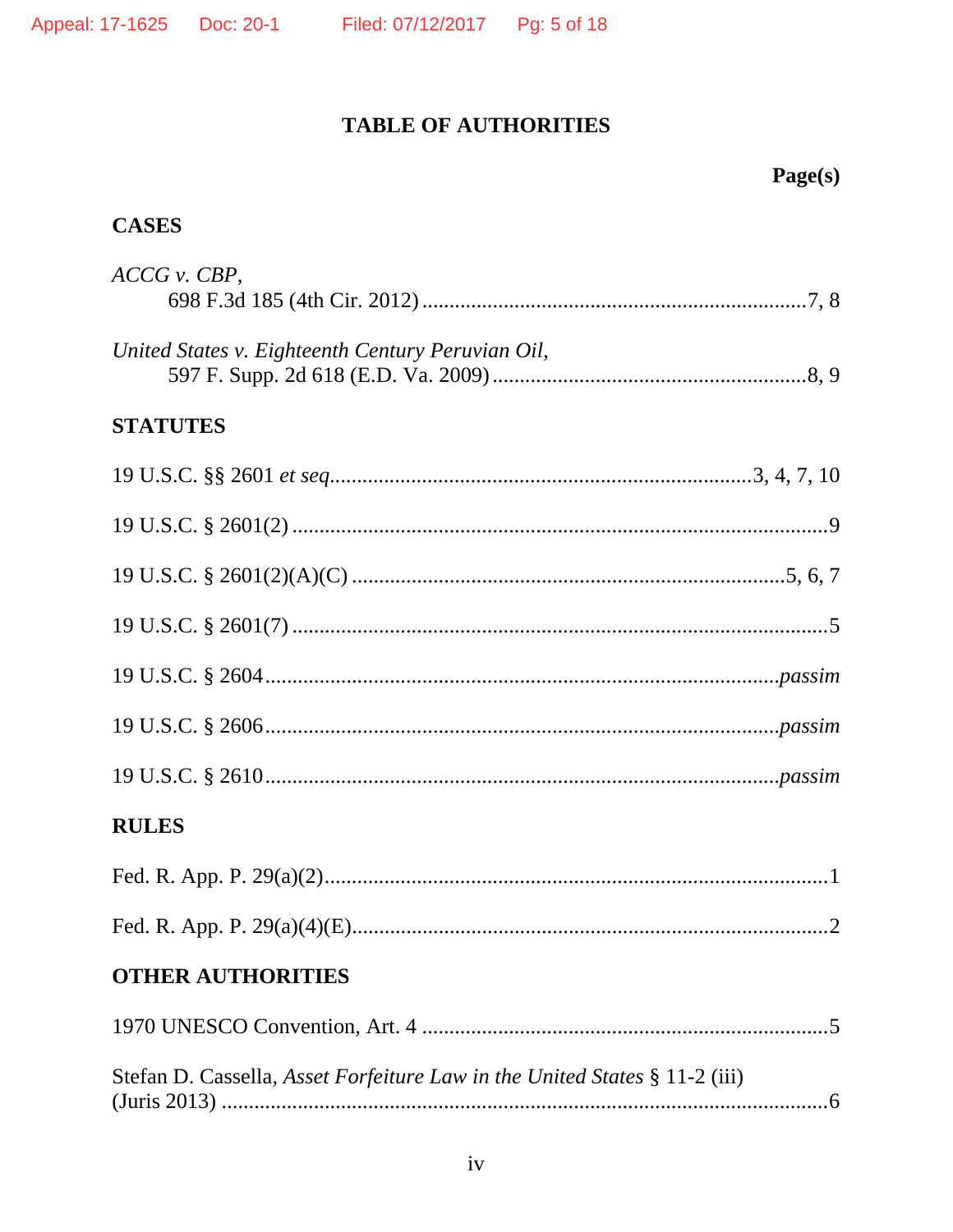#### **INTEREST OF AMICI CURIAE**

The Association of Dealers & Collectors of Ancient & Ethnographic Art ("the ADCAEA"), Committee for Cultural Policy, Inc. ("the CCP"), and Global Heritage Alliance ("the GHA") (collectively, "Amici Curiae") have a profound interest in this case because the international trade of ancient coins is an essential part of the research, study and understanding of world history. The ADCAEA is an organization dedicated to providing resources, education, networking, and support to advance the responsible and legal trading and collecting of ancient and ethnographic art. The CCP is a think tank formed to address an urgent public need– to reform US cultural policy. In 2013, the CCP published a White Paper, A Proposal to Reform U.S. Law and Policy Relating to the International Exchange of Cultural Property, the first strategic review of policy from a museum and collector perspective, and sponsors academic conferences and symposia to bring educational programs on cultural policy to the public. The GHA is an advocacy organization representing the interests of collectors, museums, and the antiquities trade.

The ADCAEA, the CCP, and the GHA file this *amici curiae* brief with the consent of all parties in accordance with Rule 29(a)(2) of the Federal Rules of Appellate Procedure.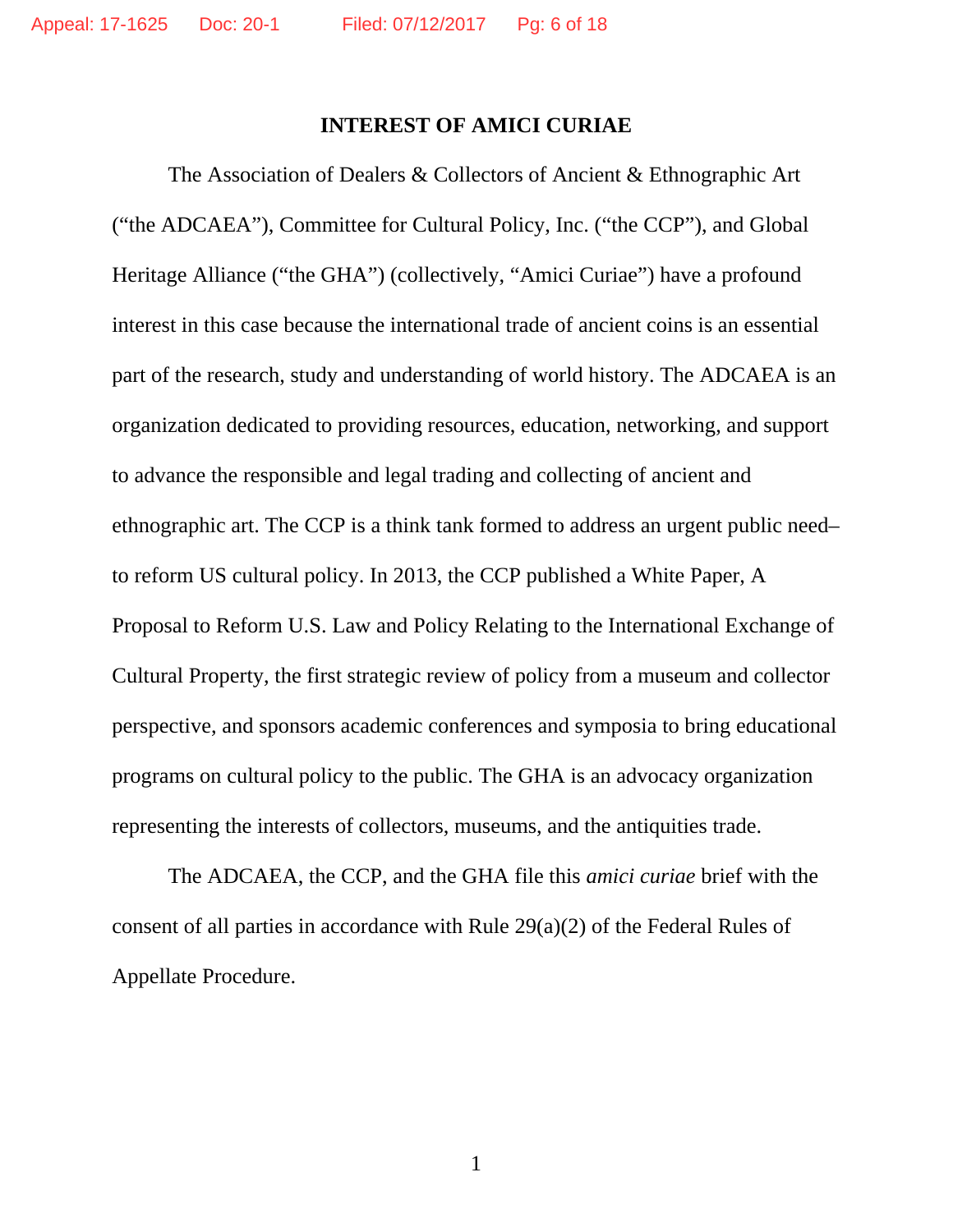#### **RULE 29(a)(4)(E) STATEMENT OF INDEPENDENCE FROM PARTIES**

(A) No party's counsel authored this brief in whole or in part;

(B) No party or party's counsel contributed money that was intended to fund preparing or submitting this brief; and

(C) No person — other than The Association of Dealers & Collectors of Ancient & Ethnographic Art, the Committee for Cultural Policy, Inc., the Global Heritage Alliance, their members, or their counsel — contributed money that was intended to fund preparing or submitting the brief.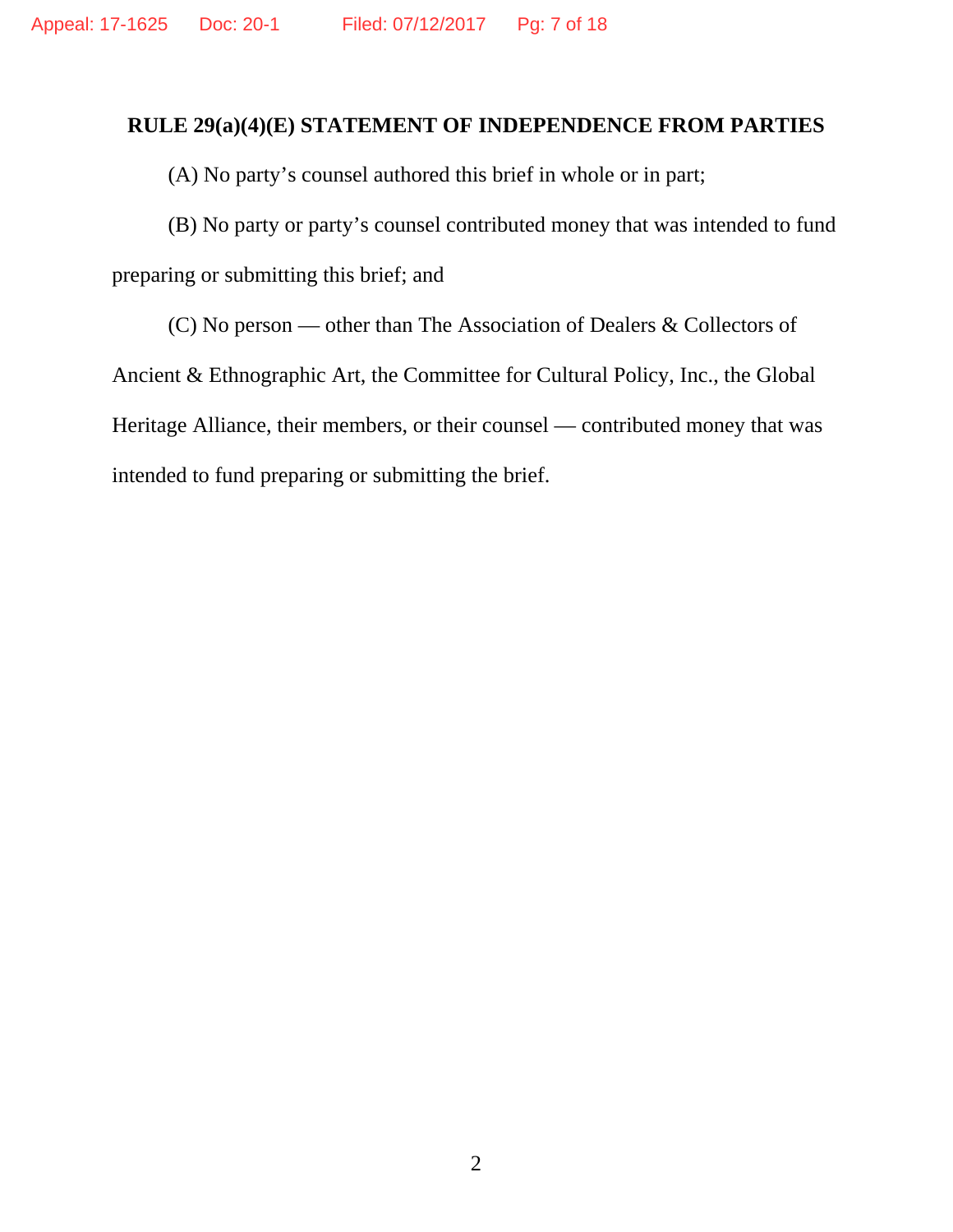#### **INTRODUCTION**

The Amici Curiae are deeply concerned with the District Court's violation of the Ancient Coin Collector's Guild's ("ACCG") due process rights by failing to require the government to make out its *prima facie* case for forfeiture by demonstrating that the seized coins were "first discovered within" and "subject to the export control" of China or Cyprus. The Convention on Cultural Property Implementation Act ("CPIA"), 19 U.S.C. §§ 2601 *et seq.,* only authorizes the detention, seizure, and forfeiture of "designated" objects of archeological interest "first discovered within" and "subject to export control" of a State Party. 19 U.S.C. § 2610, incorporating §§ 2601, 2604, 2606.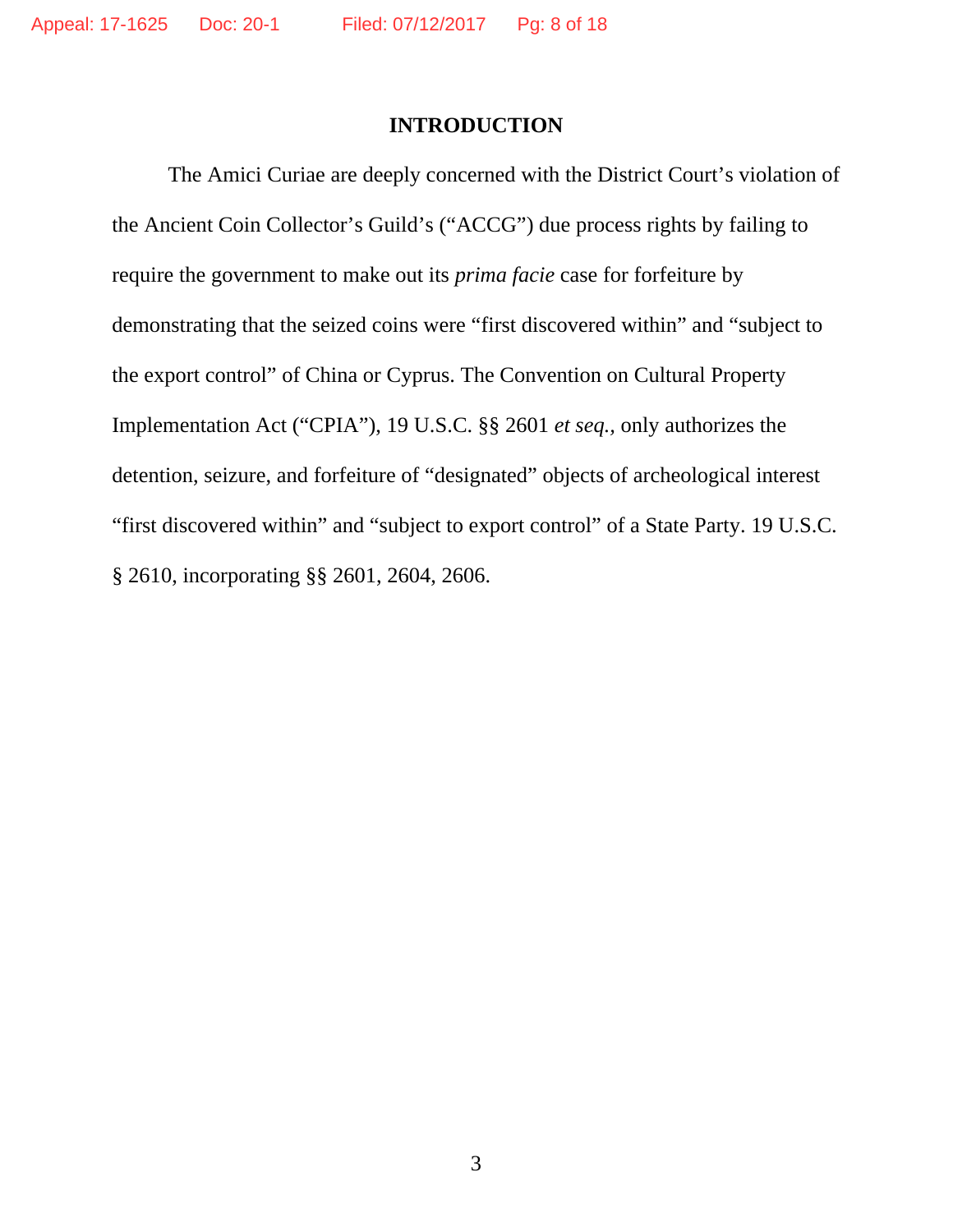#### **ARGUMENT**

#### **I. THE DISTRICT COURT MISINTERPRETED THE GOVERNMENT'S BURDEN OF PROOF UNDER THE CPIA.**

### **A. Congress only Authorized the Forfeiture of "Designated" Archeological Materials "First Discovered Within" and "Subject to Export Control" of a State Party.**

 The CPIA creates a mechanism whereby the President's Cultural Property Advisory Committee ("CPAC") can recommend that the Executive Branch impose import restrictions on categories of designated "archeological and ethnological materials" originating from a "State Party" to the 1970 UNESCO Convention. "Archaeological material" must be "first discovered within" and "subject to the export control" of a particular State Party. 19 U.S.C. § 2610, incorporating §§ 2601, 2604, 2606. If the CPAC determines that certain specified conditions are satisfied, those import restrictions are stated in bilateral memorandum of understanding between the United States and the State Party. After publication in the Federal Register, designated materials may be lawfully imported only if the importer provides an export certificate from that State Party or "satisfactory evidence" (as defined) establishing that the material was exported from the State Party prior to the date of publication. Thus, the CPIA only allows the government to seize and forfeit designated materials that are "first discovered within" and "subject to the export control" of a particular State Party and that satisfy the other definitions and conditions of the CPIA. This ensures that the import restrictions are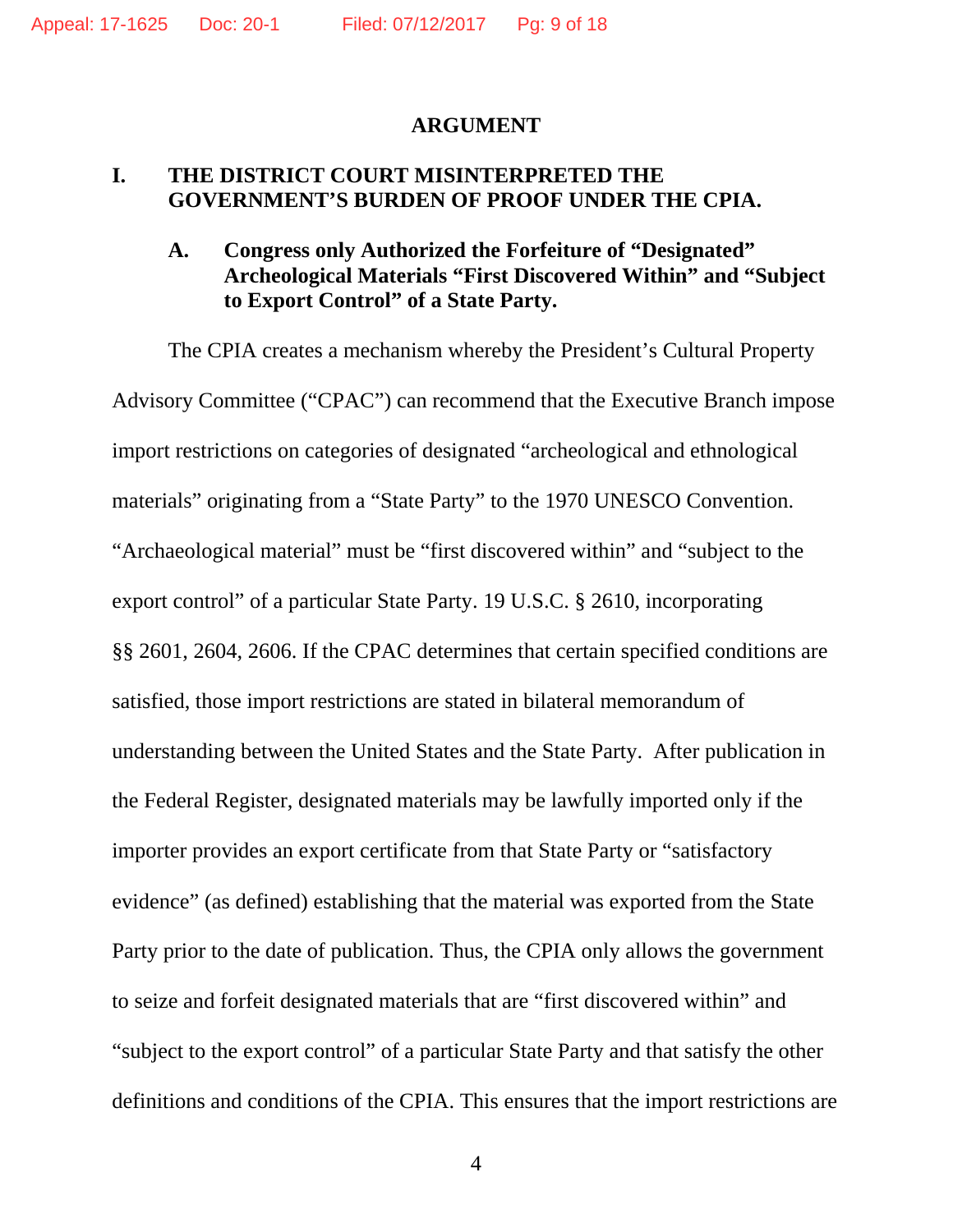prospective in nature, specific to, and reflect the conditions obtaining in, a particular State Party, and do not impede the lawful cultural exchange of objects already circulating in the international art market.

 Pursuant to 19 U.S.C. § 2606, import restrictions only apply to "designated archaeological material" exported "after the designation of such material under section 2604." "Designated archaeological material" means "archaeological material…of a State Party" that is "covered by an agreement that enters into force with respect to the United States" that is "listed by regulation under Section 2604…." 19 U.S.C. § 2601(7).

 "Designated archaeological material" is a subset of a larger universe of "archaeological material" "of the State Party" that has not been "designated." Such "designated archaeological material" must still meet the requirements of "archaeological material" "of the State Party." Specifically, it must still be an "object of archaeological interest" "which was first discovered within, and is subject to export control by, the State Party." 19 U.S.C.  $\S 2601(2)(A)(C)$ . This "first discovery" requirement is derived from the 1970 UNESCO Convention's own limited reach to objects "found within national territory" of a State Party. *See* 1970 UNESCO Convention, Art. 4.

 Congress took special care to emphasize this "first discovery" requirement both when Customs and Border Protection ("CBP") writes regulations to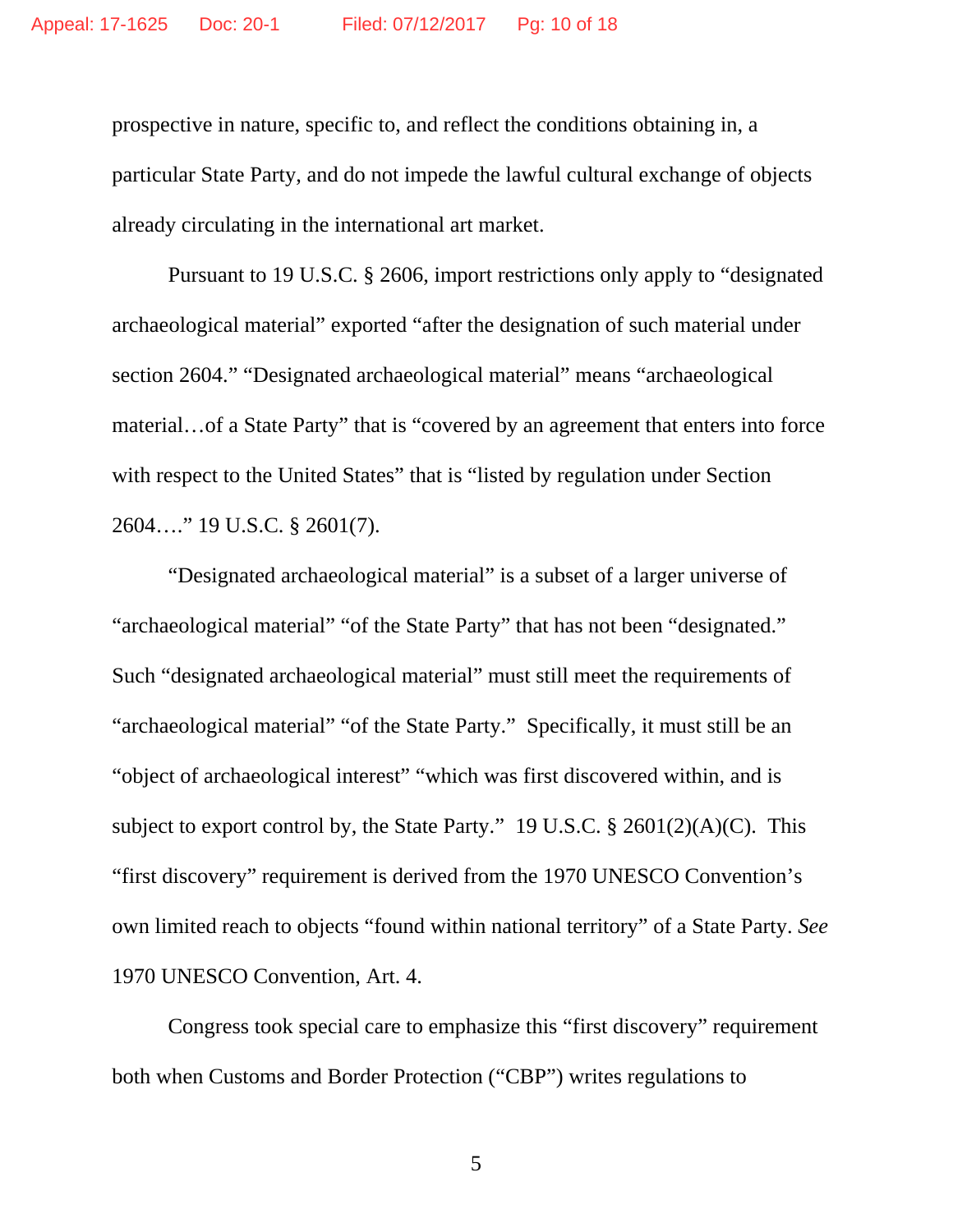implement cultural property agreements and in all cases where the government seeks to forfeit such "designated archaeological material of the State Party." Section 2604 states that the Treasury Department (now CBP) "may list such material by type or other appropriate classification, but each listing made under this section *shall be* sufficiently specific and precise to insure that (1) the import restrictions under Section 2606 of this title are applied *only* to the archaeological ... material covered by the agreement...; and (2) fair notice is given to importers and other persons as to what material is subject to such restrictions." 19 U.S.C. § 2604 (emphasis added).

 The word "only" emphasizes the requirement that "designated archaeological material" must be only that material covered by the bilateral memorandum of understanding, i.e., "first discovered within" and "subject to export control by, the State Party." 19 U.S.C.  $\S$  2601(2)(A)(C). The word "shall" emphasizes the mandatory nature of this Congressional directive.

 These limiting definitions are so important that Congress also altered the usual burden of proof in customs cases to apply them to the government's burden of proof in a CPIA forfeiture action. Stefan D. Cassella, *Asset Forfeiture Law in the United States* § 11-2 (iii) at 456 n. 16 (Juris 2013). In any such forfeiture action, 19 U.S.C. § 2610 directs the District Court to place the burden squarely on the government to establish that any "designated archaeological material" was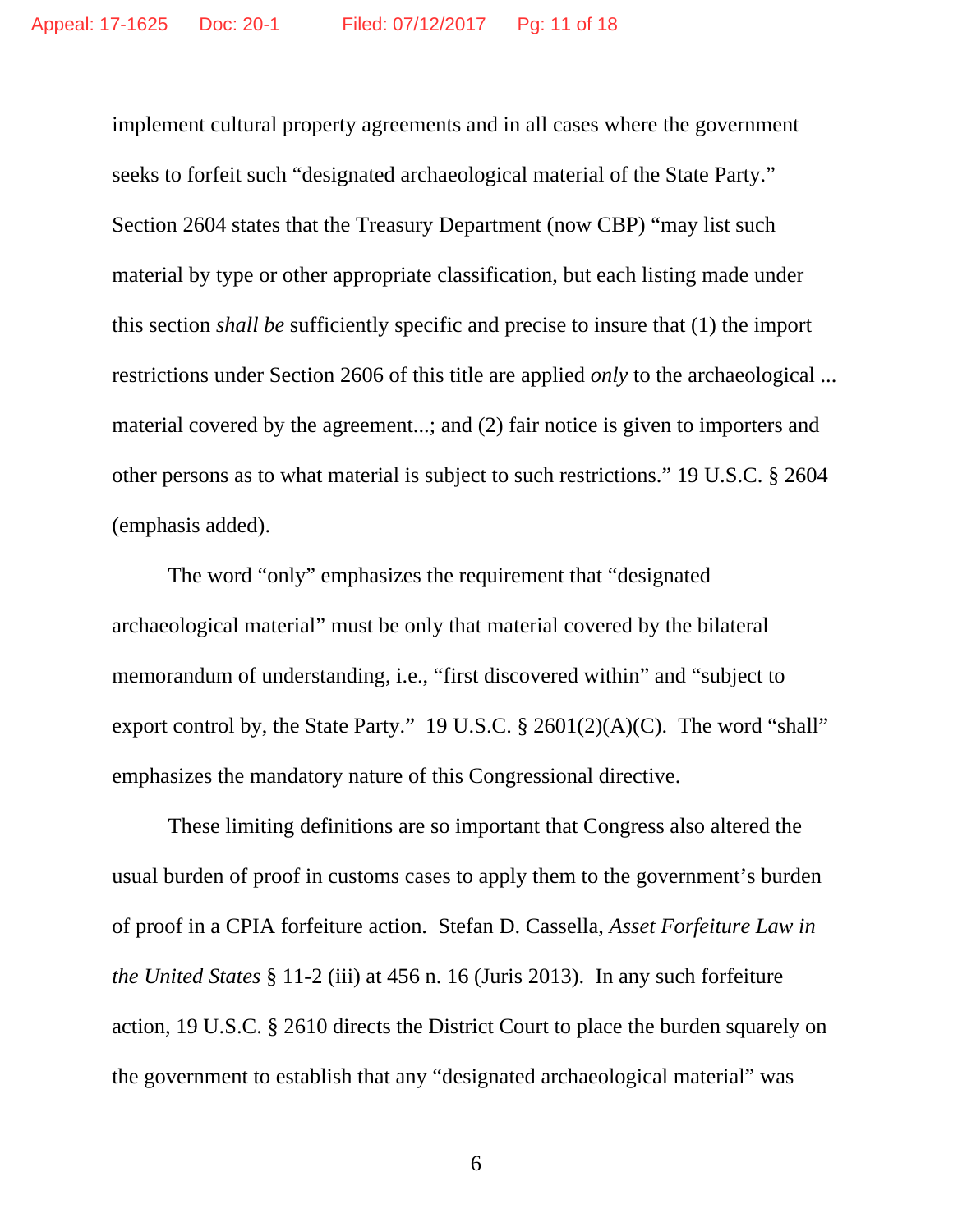"listed in accordance with Section 2604." As set forth above, Section 2604 in turn assumes that "the import restrictions" "are applied *only* to the archaeological and ethnological material covered by the agreement," i.e., here that such archaeological material was "first discovered within" and "subject to the export control" of China or Cyprus. 19 U.S.C. § 2601(2)(A)(C) (emphasis added). Thus, whatever discretion may be afforded to CBP in "designating" "archaeological material," Congress has imposed an independent obligation on the courts to ensure that such "designated" archaeological material was illicitly exported from the State Party.

 Accordingly, to make out a *prima facie* case for forfeiture under the CPIA, the government must establish that an object of archaeological interest: (1) is of a type that appears on the designated list; (2) was first discovered within and hence was subject to the export control of the State Party for which restrictions were granted; and (3) was illegally removed from the State Party after those restrictions were granted. 19 U.S.C. § 2610, incorporating §§ 2601, 2604, 2606.

#### **B. The District Court's Rulings Excusing the Government from Establishing Important Elements of its** *Prima Facie* **Case was an Error.**

In upholding dismissal of the ACCG's Declaratory Judgment Action, this Court was careful to "express no view how the forfeiture process will unfold." 698 F.3d at 185. At the outset of this forfeiture action, however, the District Court struck the ACCG's amended answer *sua sponte* based on dicta from this Court's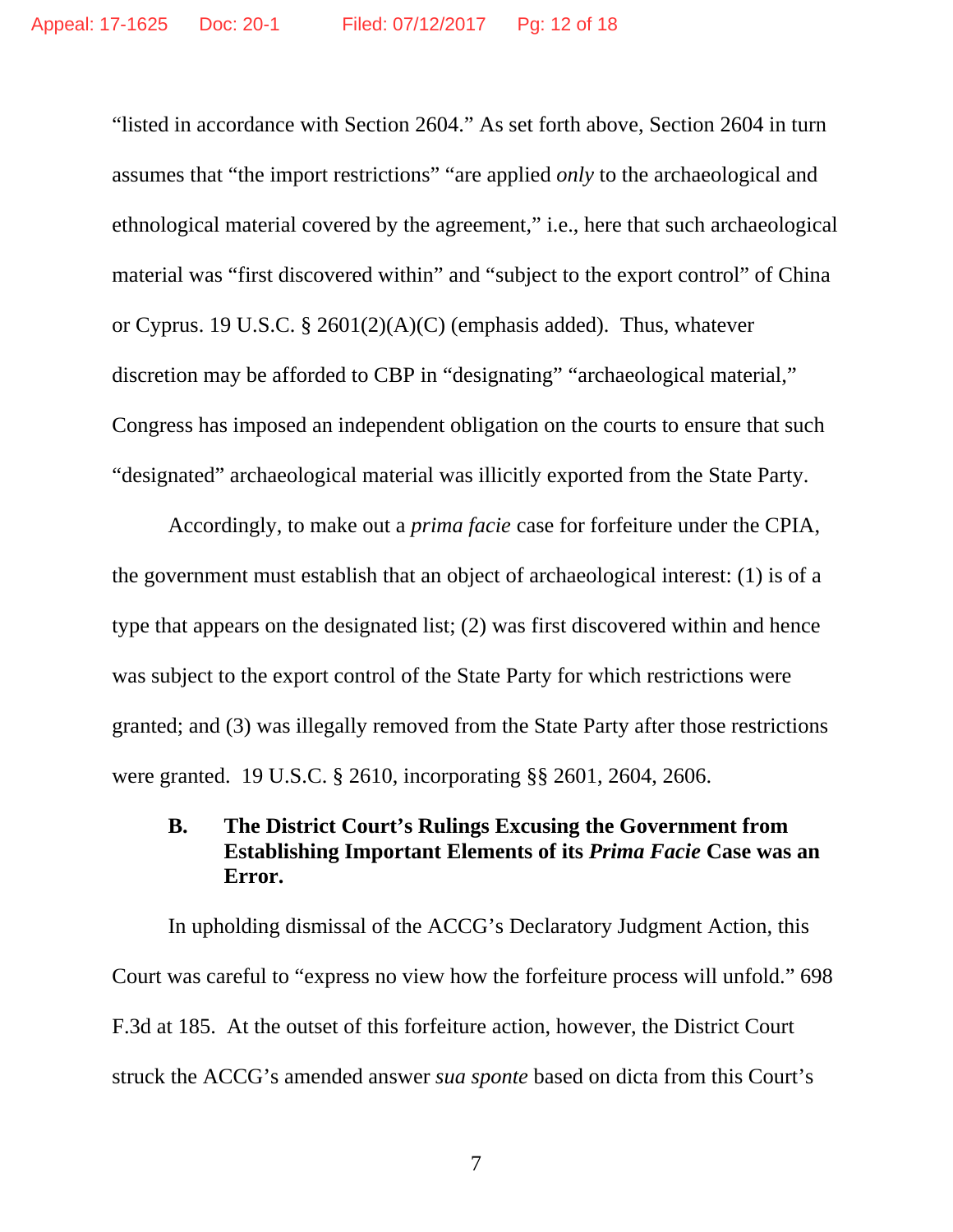decision that misquotes the applicable statutory provision in § 2604. (See June 3rd Mem., at 1, JA 105-06.) This Court, in dicta, described the government's burden of proof under 19 U.S.C. § 2610 (which incorporates Section 2604) and omitted any reference to Section 2604's requirement that import restrictions may only be applied to archaeological material covered by a bilateral memorandum of understanding, i.e., material that was "first discovered within" and "subject to export control by" China or Cyprus. Unfortunately, this Court's mischaracterization of the burden carried over to the District Court's analysis of the statutory language, which in turn led the District Court to hold that the government had made out its *prima facie* case at the outset of this litigation merely by alleging in the Forfeiture Complaint that the seized coins were of "listed" types. (See June 3rd Mem. at 1, JA 105 quoting *ACCG v. CBP*, 698 F.3d at 185.)

 On summary judgment, the District Court belatedly acknowledged, "[a]s the Guild observes, the Fourth Circuit's discussion of the anticipated forfeiture action is dicta." (March 31st SJ Mem. at 7 n. 5.) Despite initially quoting § 2604 accurately, the District Court then cited the same misquote, this time asserting that it is "consistent with the District Court's approach in *United States v. Eighteenth Century Peruvian Oil*, 597 F. Supp. 2d 618 (E.D. Va. 2009), which appears to be the sole decision regarding CPIA forfeiture proceedings based on the violation of 19 U.S.C. § 2606." (March 31st SJ Mem. at 10-13.) Thereafter, the District Court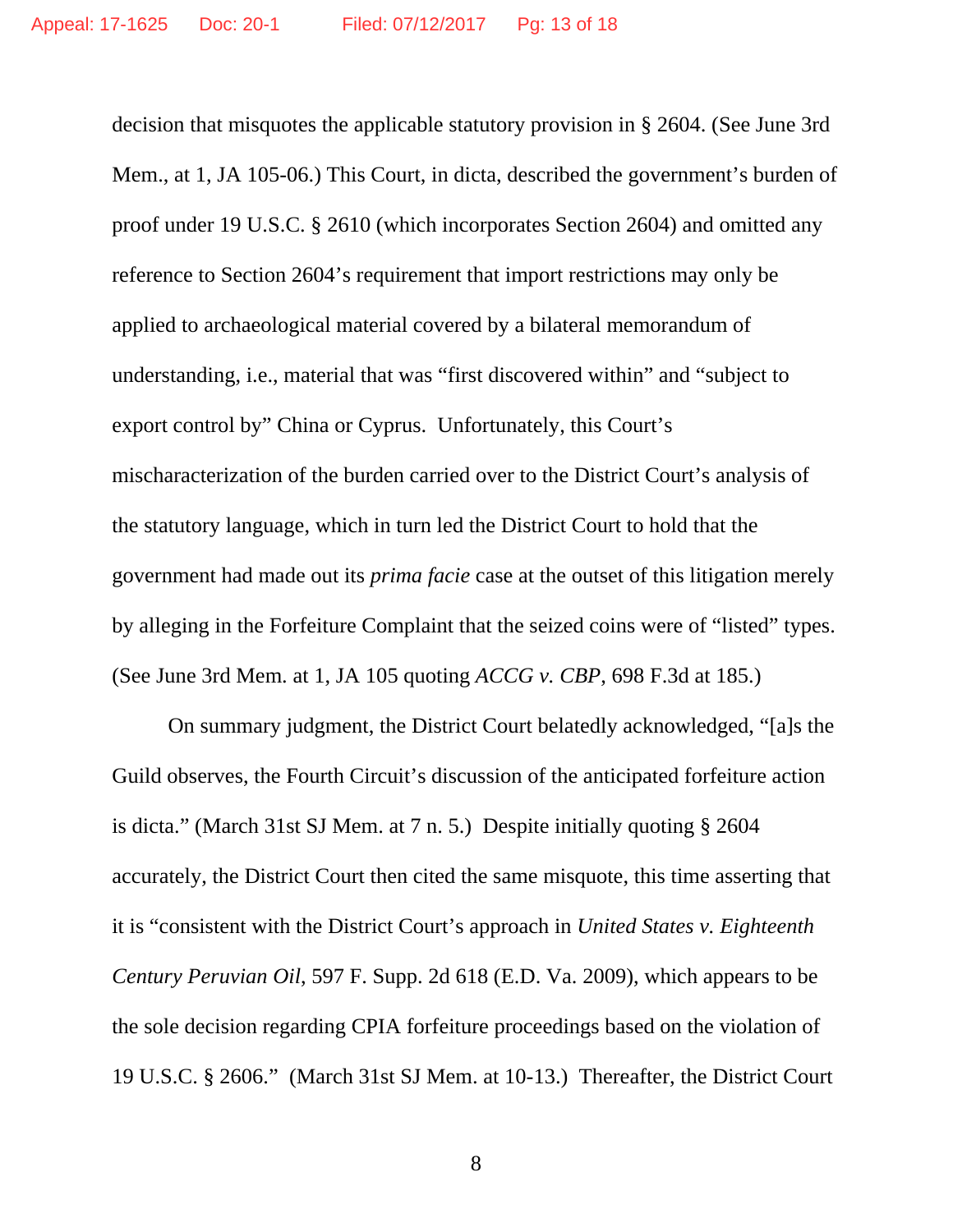mis-applied *Peruvian Oil's* requirement that the government show that the defendant property is "properly subject to import restrictions of 19 U.S.C. § 2606" (March 31st SJ Mem. at 13 n. 9.) by finding that the process of "listing" in itself satisfies that requirement.  $(Id<sup>1</sup>)$ 

 In *Peruvian Oil*, the government went well beyond relying on the "listing" itself and proffered the reports of three (3) expert witnesses, "two of which clearly state the opinion that the Defendant Paintings originated in Peru.<sup>2</sup><sup>3</sup>, 597 F. Supp. 2d at 623. Here, in contrast, the government simply relied on the "listing" itself in conjunction with the Spink invoice, even though that invoice denied any knowledge of the provenance or find spot of the coins in question.

 Earlier, this Court was unwilling to undertake judicial review of executive department decisions to impose import restrictions on coins. However, in the context of this forfeiture action where private property may be taken from its

<sup>&</sup>lt;sup>1</sup> The District Court mistakenly cited the undersigned counsel's expert opinion as supportive of its analysis. I was merely making assumptions based on the June 3rd Mem. as a predicate for my own, unrelated opinion. (*See* March 31st Mem. at 13 n. 9.)

 $2^2$  The term "first discovered within" has a narrower meaning for objects of "archaeological interest" at issue in this case than for objects of "ethnological interest." Objects of "archaeological interest" must be "normally discovered as a result of scientific excavation, clandestine or accidental digging or exploration on land or underwater." *See* 19 U.S.C. § 2601(2). In contrast, the *Peruvian Oil* case involved an ethnographic artifact, so "first discovery" did not include this additional qualification that relates to objects of "archaeological interest."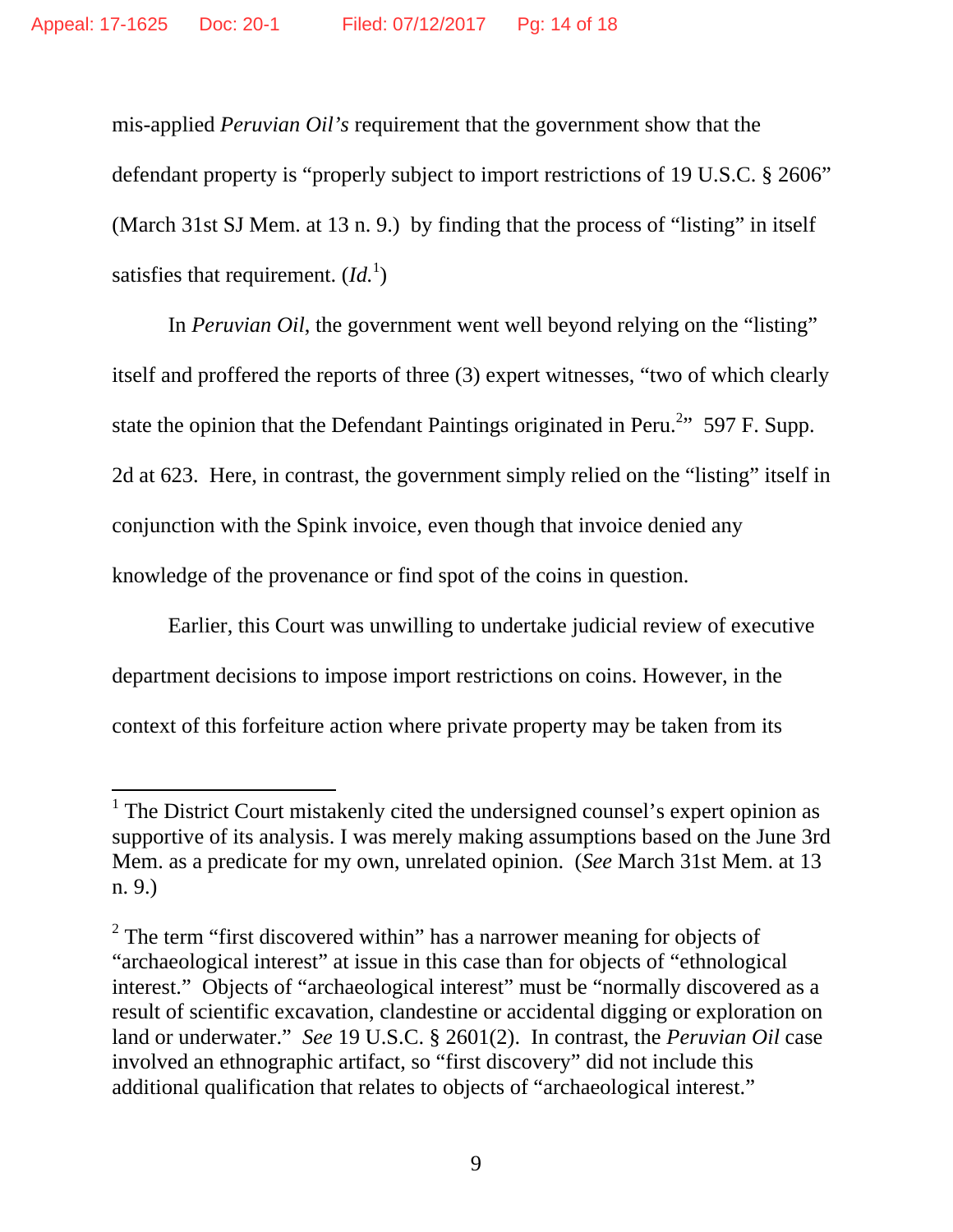owner, Congress has explicitly directed the courts to ensure that any such "archaeological material of the State Party" is not only "listed" but that such material has been "listed" "in accordance with section 2604," *i.e.,* "first discovered within, and subject to export control by" a specific State party. 19 U.S.C. § 2610, incorporating §§ 2601, 2604, 2606.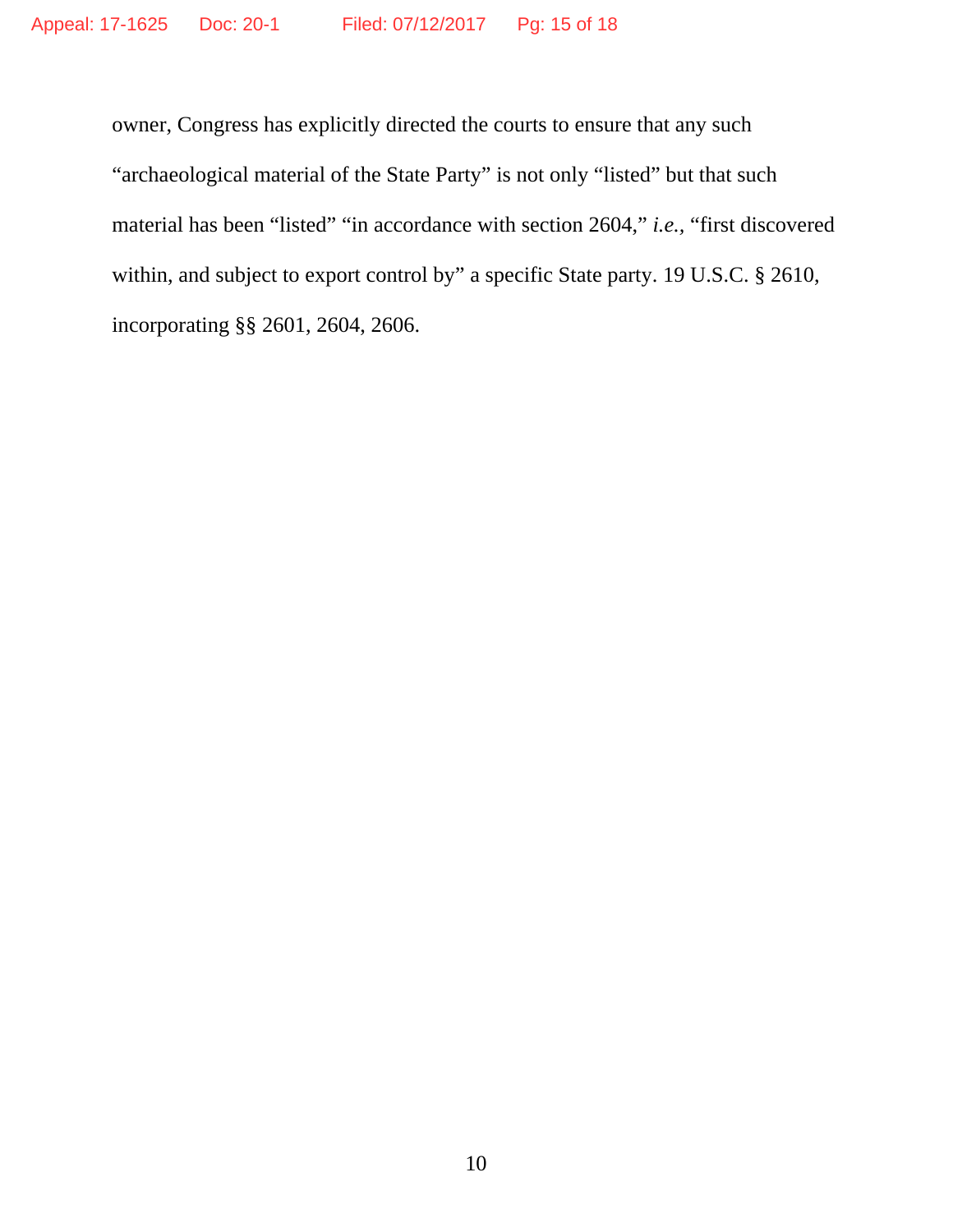#### **CONCLUSION**

The District Court violated the ACCG's due process rights by failing to require the government to make out its prima facie case for forfeiture by demonstrating that the seized coins were "first discovered within" and "subject to the export control" of China or Cyprus. The District Court's decision should be reversed and remanded for further proceedings consistent with the plain meaning of the "first discovered within" and "subject to export control" requirements.

Respectfully submitted,

/s/ Michael McCullough Michael McCullough PEARLSTEIN MCCULLOUGH & LEDERMAN LLP 1180 Avenue of the Americas,  $8<sup>th</sup>$  Floor New York, New York 10036 646-762-7264 MMcCullough@PMCounsel.com

*Counsel for Amici Curiae* 

July 12, 2017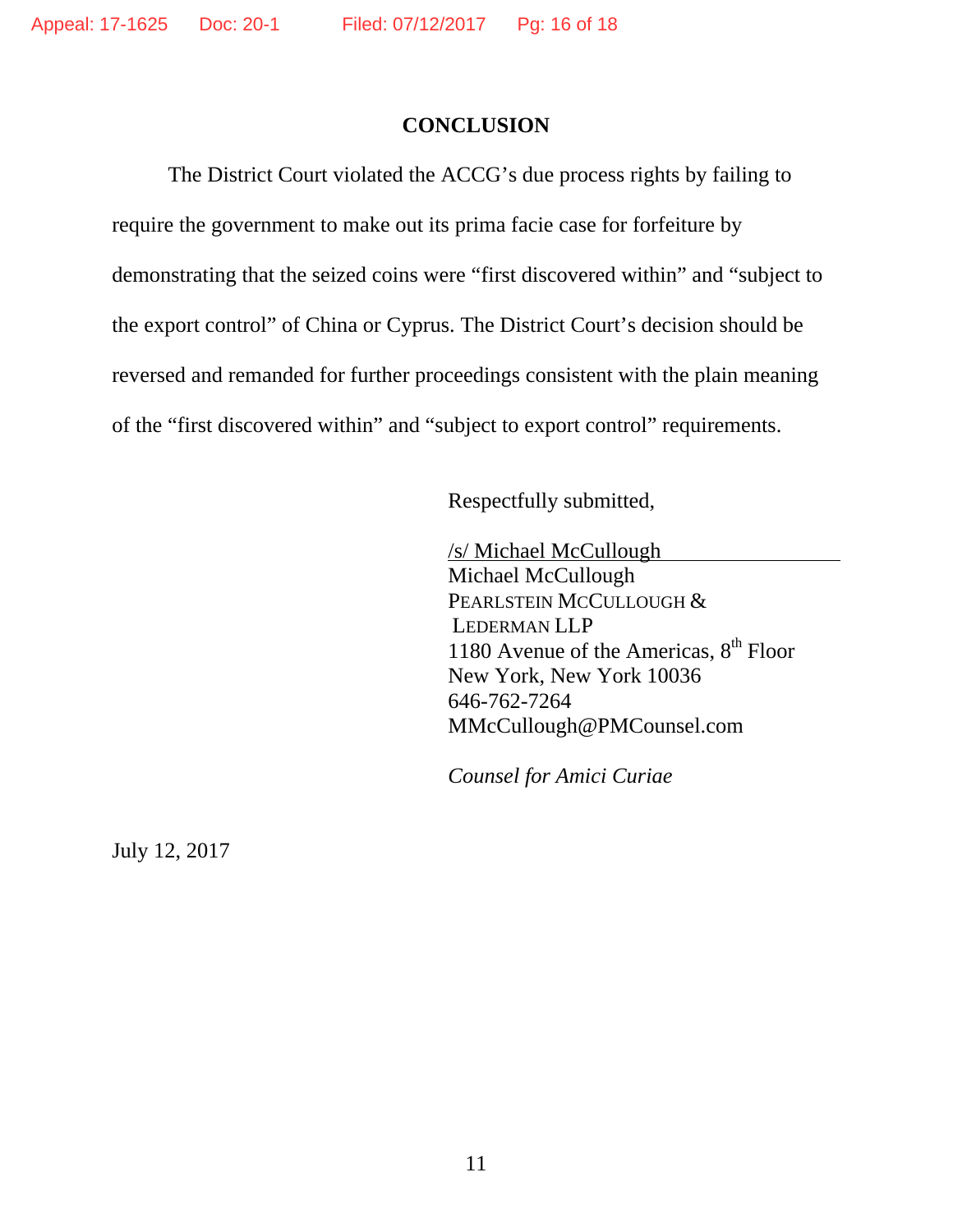## **CERTIFICATE OF COMPLIANCE**

1. This brief complies with type-volume limits because, excluding the parts of the document exempted by Fed. R. App. R. 32(f) (cover page, disclosure statement, table of contents, table of citations, statement regarding oral argument, signature block, certificates of counsel, addendum, attachments):

[ X ] this brief contains [1,965] words.

[ ] this brief uses a monospaced type and contains [*state the number of*] lines of text.

2. This brief document complies with the typeface and type style requirements because:

[ X ] this brief has been prepared in a proportionally spaced typeface using [*Microsoft Word 2007*] in [*14pt Times New Roman*]; *or* 

[ ] this brief has been prepared in a monospaced typeface using [*state name and version of word processing program*] with [*state number of characters per inch and name of type style*].

Dated: July 12, 2017 /s/ Michael McCullough *Counsel for Amici Curiae*